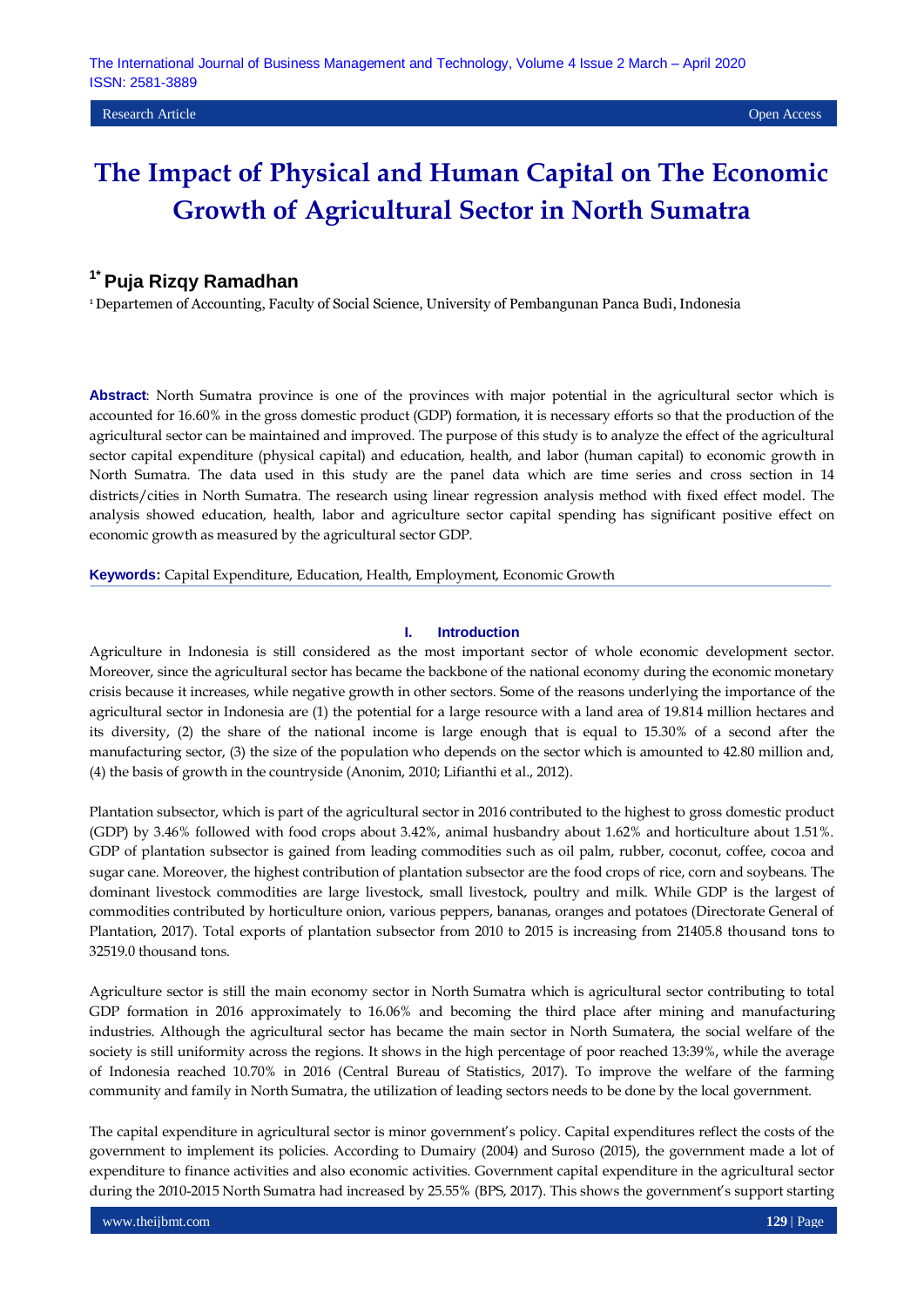to develop the agricultural sector because the sector is still a mainstay in North Sumatra.

The success of economic development is inseparable from the role of the community. Human resources is the basis of the nation wealth, because humans are one of the factors of production which are actively raising capital, exploiting natural resources, building social organizations, economic, political and also implementing national development. In producing the qualified human resources, the education is an important and absolute thing to improve the quality of human resources. Therefore, the quality of human resources can provide a multiplier effect on the development of a country, especially in the economic sector (Laisina et al., 2015), In general, education and health levels can represent the quality of labor by improving their skills, and increasing society's health so it will make the work become more effective (Rahayu, 2014; Widodo et al., 2011; Pradipta, 2005; Baeti, 2013),

In addition, education and health also affects the quality of human resources in North Sumatra. The level of public health can be looked from a variety of indicators, one of which is the life expectancy. If life expectancy increases, so meaning it will significantly improve health and economic growth (Notoatmojo, 2010), According to BPS (2017), during the years of 2010-2015, there was an increase of 68.34-69.14% in public health which impact on the quality of labor and resulting output in the economy. Health development can drive economic growth (Tjiptoherijanto and Soesetyo, 1994). The more subdued health development, then labor productivity will be higher so as to carry out activities with the efficient production and improve competitiveness and accelerate economic growth. Although GDP of North Sumatera has increased quantitively over the past 6 years, but its growth tends to be fluctuative. Real conditions outlined above demonstrates that economic growth could be seen from the value of GDP. Agriculture, education, labor, and health are fluctuative from year to year and those are not accorded with the increasing of the education workforce, health, capital expenditures, and the amount of labor which it should make an increase in economic growth as well. Based on this background, this study aims to analyze the effect of capital expenditure, education, labor, health, and labor to economic growth in North Sumatra.

#### **II. Literature Review**

Kuznets, 1995 defined economic growth as a rise in longterm capacity of the countries concerning to provide a variety of economic goods to the citizens. The Increase in capacity is determined or made possible by advances in technology institutional and ideological to the various demands of the existing situation (Todaro and Smith, 2013). So economic growth is measured by the achievement of the development of an economy of one period to another. The ability of a country to produce goods and services will increase, due to the increase of factors of production in both quantity and quality. The investment will also grow the capital goods and technology. In addition, the labor force will Increase as a result of population growth concurrently with increasing education and skills. The main indicator to see the extent to which economic growth has increased reflected in GDP rill. The increase in the real GDP causes economic activity to be fulfilled, so that the economic processes become current, which in turn increases public revenue that will be followed by a rapid welfare.

GDP is one of the important indicator to determine the condition of economic growth in a region within a certain of the period. The GDP is defined as the total value added generated by all economic units. GDP at current prices shows a shift as well as the economic structure of a region, whereas the GDP at constant prices used to determine the economic growth over time. Jhingan (2010) distinguished the determinants of economic growth into economic factors which consists of natural resources, capital accumulation, organization, technological advances, as well as the division of labor and production scale. Non-economic determinants of which consists of social factors, human factors, political and administrative factors.

Solow growth model is a development of the Harrod-Domar model which focuses on capital formation. In this theory the added factors that determine economic growth are labor and technology. Technology is regarded as the residual factor to explain the longterm economic growth and the level of economic growth which is assumed to be exogenous or influenced by various factors (Todaro and Smith, 2013). Solow suggested that economic growth model derived from the following aggregate production function (Dornbusch et al., 2011) where Y (output) is a function K (physical capital), L (labor), and A (technology).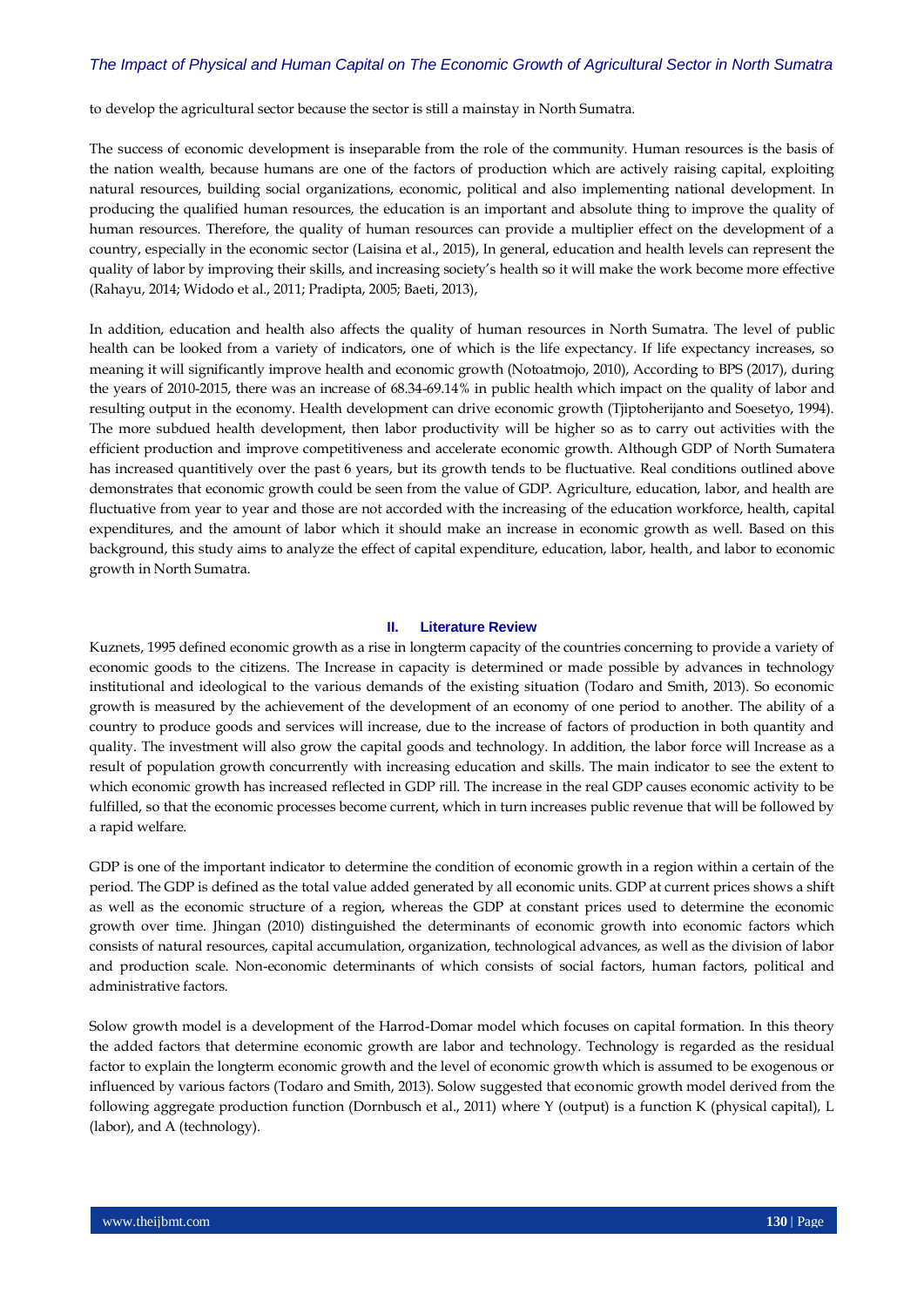The further development of growth theory is the New Growth Theory which provides a theoretical framework for analyzing endogenous growth. Economic growth is a result of the economic system. In this theory, Romer's (2011) considers that economic growth is determined by the production system, not from outside of the system. Technological progress is endogenous, growth is part of the decisions of economic actors to invest in knowledge. The role of capital is greater than the share of income if capital grows not only I physical capital but also in human capital concerns (Todaro and Smith, 2013). The accumulation of capital is the main source of economic growth. Capital definition is broadened to include a model of knowledge and human capital. Technological change is not something that comes from outside the model or exogenous but the technology is part of the process in economic growth. In endogenous growth theory, investment in physical capital and human capital contribute as the role play in the longterm economic growth (Mankiw and Taylor, 2011), Endogenous growth models do not show the charge of diminishing returns to capital which shows an important distinction between endogenous growth models and Sollow.

Theory of human capital focuses on the accumulation of capital in various forms of physical capital, human capital, labor, other effective and etc., which produces endogenous growth. Human capital in this research is the ability, skills and knowledge per worker. The assumptions in regards to the human capital models which are manufactured using the output of the three inputs, namely capital, human capital, and effective labor. The implication of this theory is the investment in physical capital and human capital is a major determining factor in accelerating the economic growth of a country.

Schultz (1972) stated that the process of improving knowledge and skills through education is not a form of consumption, but it is a very big and valuable investment. Investment in education the results will not be felt in a short time, but it will be felt in the future, and it requires a relative ong time. The value of human capital in a nation is not only determined by the total population or unskilled labor (unskilled labor) but is also determined by the intelectual labor (skilled labor). In other words workers with higher education will be able to respond innovations to boost the economic growth of a country.

#### **III. Methodology**

The scope of the study is to analyze the effect of capital spending, education, health, and labor to economic growth in South Sumatra. Capital expenditure (CE) in question is the government's capital expenditure in the agricultural sector. Education (EDU) is the amount of labor employed educated High School and College. Health (LEX) is the life expectancy found in South Sumatra. Labor (LB) is the number of people aged between 15 years and over recorded works. Economic growth (EG) is measured by the value of the agricultural sector GDP South Sumatra is based on constant prices of 2010. The data used are obtained from the publication of the central statistics agency and the directorate general of fiscal ministry of finance.

Using linear regression as the analysis method, the data used is the panel data of 14 districts/Cities in South Sumatra with 6 period, in years of 2010-2015. The data analysis use descriptive statistical analysis to determine the limits of the regression model. The R2 and hypothesis test on regression results use the t-statistic and the F-statistic. Regression estimation method uses three approaches namely OLS Model (common effect), the fixed effect model and random effect models (Gujarati, 2011).

#### **IV. Results**

Modeling in this study using panel data regression techniques which can use three approaches are (1) a method commonconstant (The Pooled OLS method) (2) fixed effect method (FEM) and (3) random effect method (REM). Selection estimates for common-constant method will be selected when there is no difference between the dimensions of the data matrix in cross section. These models estimate the value of the constant α for all the dimensions of the cross section. Here's the output of regression using a common-constant (the pooled OLS method).

Testing assumes that no autocorrelation, heteroscedasticity, multicolinearity which is presented in Table 1.

According to the Tables 1 and 2 R2 value, the value of Durbin Watson and test assumptions are qualified in all three of these methods, but the best is the FEM, so that the proper analysis is the method of FEM. Based on Table 2, the value of statistical regression F436.2927 with a statistical probability valued 0.0000 so that testing can be concluded significant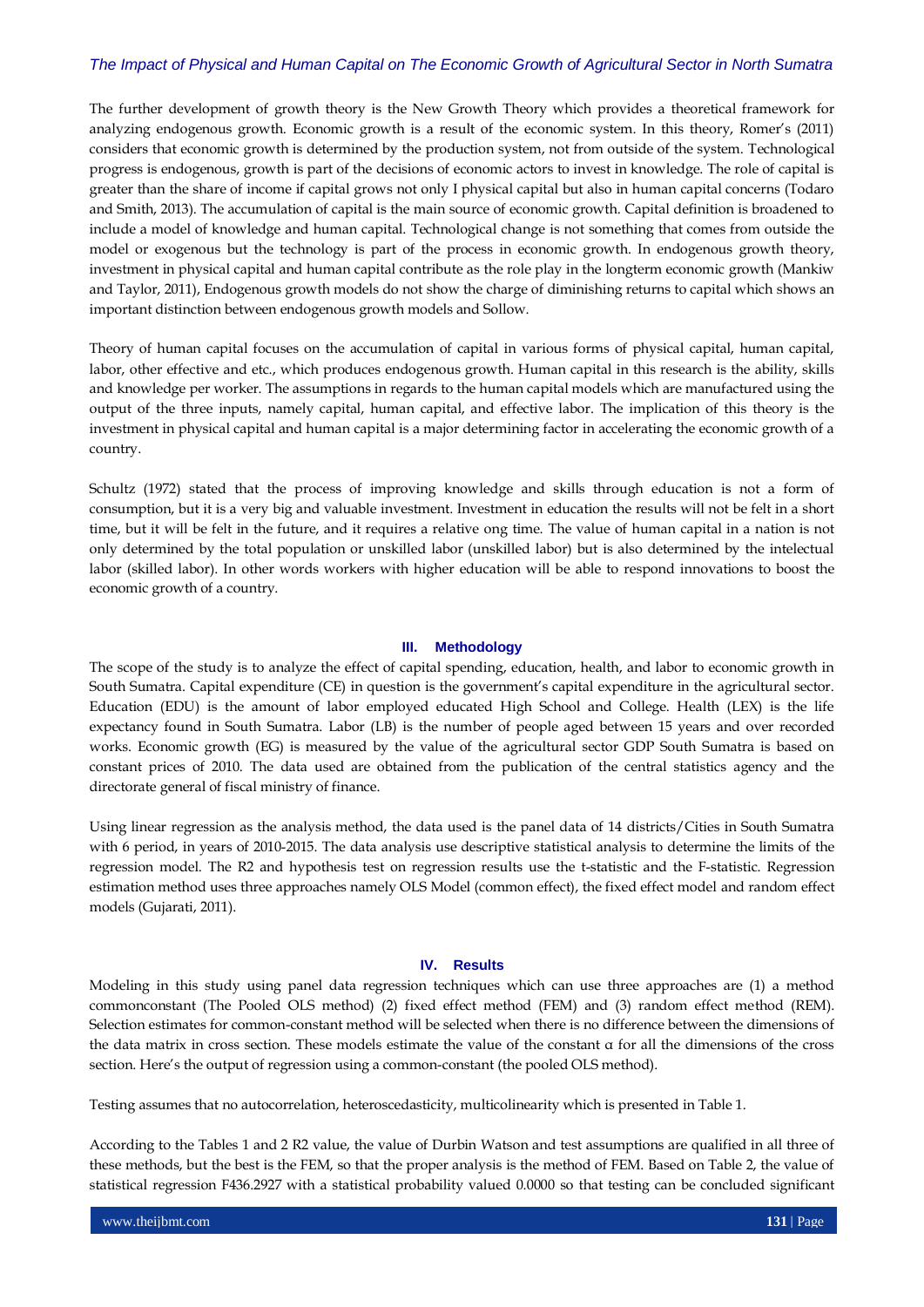effect. Value determination coefficient of 0.991 means that the economic growth in South Sumatra capable explained by capital expenditures, labor, education and life expectancy of 99.1%, while the remaining 0.9% is explained by other variables outside the model.

The results of the data analysis is using methods fixed effect found that there is a significant and positive effect between the agricultural sector capital expenditure to economic growth in the agricultural sector of South Sumatra. The presence of a significant effect, indicating that economic growth in the South Sumatra capital expenditure is determined by the agricultural sector. With the massive influence of 5.680 when capital expenditure increase of 1 billion rupiah would increase the agricultural sector GDP amounted to 5.68 billion rupiah. The regression coefficient is positive for capital expenditure means that if capital expenditures increase the agricultural sector GDP also increased. This is consistent with the theory put forward by (Todaro and Smith, 2013) and Jhingan (2010) that the investment will increase capital goods and technology used is also growing and will increase production capacity. The capital expenditure is one of the important aspects of the investment made by the government which will affect the economic growth.

| Table 1: Results test analysis assumptions |         |          |               |  |
|--------------------------------------------|---------|----------|---------------|--|
| Information                                | Common  | Fixed    | <b>Random</b> |  |
| R Squared                                  | 0.6892  | 0.9911   | 0.3116        |  |
| Adjusted R                                 | 0.6735  | 0.9889   | 0.2767        |  |
| heteroscedasticity (test park)             | 0.0504  | 0.2339   | 0.1801        |  |
| Normality (Jarque-Bera)                    | 0.00000 | 0.00000  | 0.00000       |  |
| F statistic                                | 43.8080 | 436.2927 | 8.9404        |  |
| Prob (F statistic)                         | 0.0000  | 0.0000   | 0.000005      |  |
| Durbin Watson                              | 0.5116  | 1.6318   | 1.2679        |  |
| Hausman test (probability)<br>.            | 0.0005  | 0.0005   | 0.0005        |  |

Source: Data processed, 2017

| Table 2: Results regression method using common constant, fixed effect, random effect |             |             |               |  |
|---------------------------------------------------------------------------------------|-------------|-------------|---------------|--|
| Information                                                                           | Common      | Fixed       | <b>Random</b> |  |
| Constants                                                                             | $-15273.07$ | $-35994.23$ | $-33370.87$   |  |
| CE                                                                                    | 7.895530    | 5.680211    | 7.153880      |  |
|                                                                                       | (0.2592)    | (0.0091)    | (0.0009)      |  |
| LB                                                                                    | 13.78199    | 0.924893    | 3.932014      |  |
|                                                                                       | (0.0000)    | (0.6301)    | (0.0270)      |  |
| Communities                                                                           | $-56.48709$ | 50.13351    | 33.57334      |  |
|                                                                                       | (0.0661)    | (0.0019)    | (0.0216)      |  |
| <b>LEX</b>                                                                            | 246.1157    | 555.6816    | 512.7996      |  |
|                                                                                       | 0.0381      | 0.0280      | 0.0058        |  |

Source: Data processed, 2017. The number in parenthesis is probability. The test result data can be modeled using the equation FEM below: EG = −35994.23+0.9248 LB+50.1335 EDU+555.6816LEX+μ

Workforce education has significant positive effect on economic growth in South Sumatra. With a coefficient of 50, 13 means that if the number of educated labor force increased by 1 thousand then the agricultural sector GDP also increased by 50, 13 billion. This supports the theory of Jhingan (2010) that human capital which is supported by education and training is one of the important aspect in the development of human resources which will affect the economic growth.

Health has positive and significant impact on economic growth in South Sumatra. With 555 568 coefficient indicates that if the health of the population increase is reflected by the increasing life expectancy of 1 year, it will cause the agricultural sector and GDP increased by 555 568 billion rupiahs. This is consistent with the theory that stated the higher levels of the public health of a region that will increase of economic growth in the region. Increasing in health will improve labor productivity and affect the roomates, ultimately in the resulting output.

Labor has not a significant effect on economic growth in South Sumatra. A probability value of 0.63 indicates that the number of workers has no effect in the agricultural sector of GDP in Sumatra South. This is not accorded with the proposed growth theory (Solow, 1956) which stated the development of the Harrod-Domar model focuses on capital formation. In this theory the added factors that determine economic growth is labor and technology.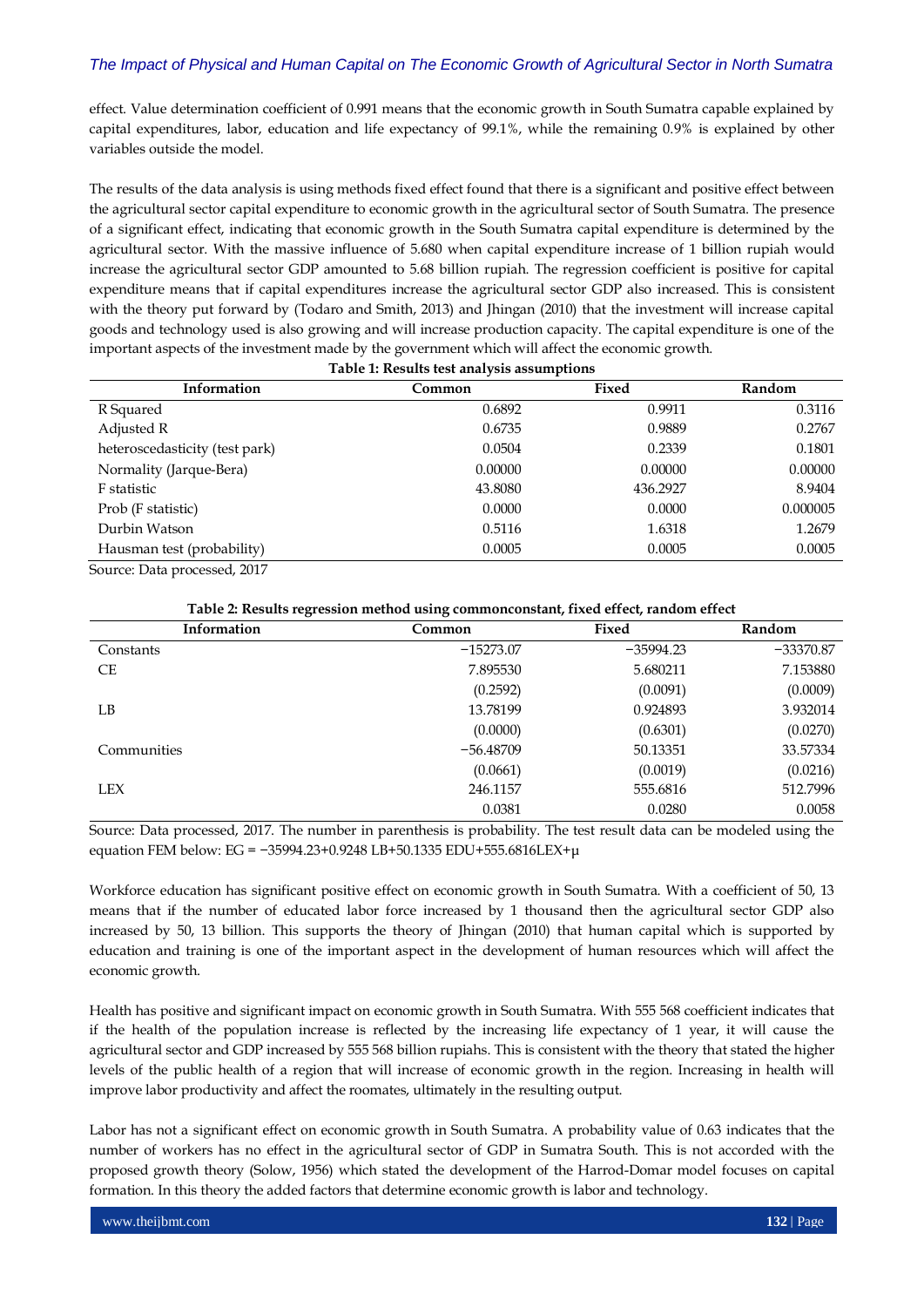Related to the variables measuring by human capital which consist of education and health workers, the findings of this study support the previous research which stated that education and health have a significant effect on economic growth (Yuhendri et al., 2013; Retno 2013; Nowak and Dahal, 2016) Wang and Liu, 2016.

This indicates that the unskilled labor did not make the economy growth, which is to boost economic growth are more educated work force (skilled labor). The results of this study are also consistent with the fact that there are empirical in South Sumatra that the percentage of educated labor is only 29.92% in 2016 of the total workforce in South Sumatra. It means that the majority of workers who work in South Sumatra are not educated (70.08%), so that the resulting lower productivity and its contribution to economic growth becomes insignificant. It can be concluded that simultaneously, capital expenditure agriculture, education, health, labor has significant effect on economic growth in the agricultural sector, while partial amount of labor does not affect the economic growth in South Sumatra.

#### **V. Conclusion**

The purpose of this study is to analyze the effect of the agricultural sector capital expenditure (physical capital) and education, health, and labor (human capital) to economic growth in South Sumatra. The data used in this study are the panel data which are time series and cross section in 14 districts/cities in South Sumatra. The research using linear regression analysis method with fixed effect model. The analysis showed education, health, labor and agriculture sector capital spending has significant positive effect on economic growth as measured by the agricultural sector GDP. Following suggestions are presented:

- 1. District governments need to optimize and plan for the agricultural sector capital expenditure effectively, efficiently and transparency, and right on target. The duration of the bureaucracy and administrative system in the process of disbursement of funds, causing delays in the process of capital expenditure for which funds large enough. Another thing that is so the problem of the fear of aperture countries in the region to use capex due to tight administrative system and the rules are always changing.
- 2. Local governments need to formulate policies to improve the quality and level of education related to the development of the agricultural sector, such as building of educational infrastructure to remote areas so that people can enjoy education and skills.
- 3. Community health promotion programs need to be increased to provide health facilities to the village so that people can maintain further reviews reviews their health and productivity increases.
- 4. For further research needs to add other variables outside the model which could affect economic growth such as investment, competitiveness, happiness index.

#### **References**

- [1.] Anonim. (2010), Perkembangan Pertanian Indonesia.
- [2.] Baeti, R. (2013). Pengaruh Pengangguran, Pertumbuhan Ekonomi, Dan Pengeluaran Pemerintah Terhadap Pembangunan Manusia Kabupaten/Kota Di Provinsi Jawa Tengah Tahun 2007-2011.
- [3.] Biro Pusat Statistik (BPS). (2017), Provinsi Sumatera Selatan Dalam Angka Tahun 2017.
- [4.] BPS. (2017), Statistik Daerah Provinsi Sumater Selatan. (2017), Biro Pusat Statistik.
- [5.] Direktorat Jenderal Perkebunan. (2017), Statistik Perkebunan 2017.
- [6.] Dornbusch, R., Fischer, S., Richard, S. (2011). Macroeconomics (Elevent,). New York: McGraw Hill.
- [7.] Dumairy, P. (2004), Perekonomian Indonesia (Kelima). Jakarta: Erlangga.
- [8.] Gujarati, D.N. (2011). Econometrics. Berlin: Springer Reference.
- [9.] Jhingan, M.L. (2010), The Economics of Development and Planning. In Ekonomi Pembangunan dan Perencanaan.
- [10.] Kuznets, S. (1955), Economic growth and income inequality. The American Economic Review, 45(1), 1-28.